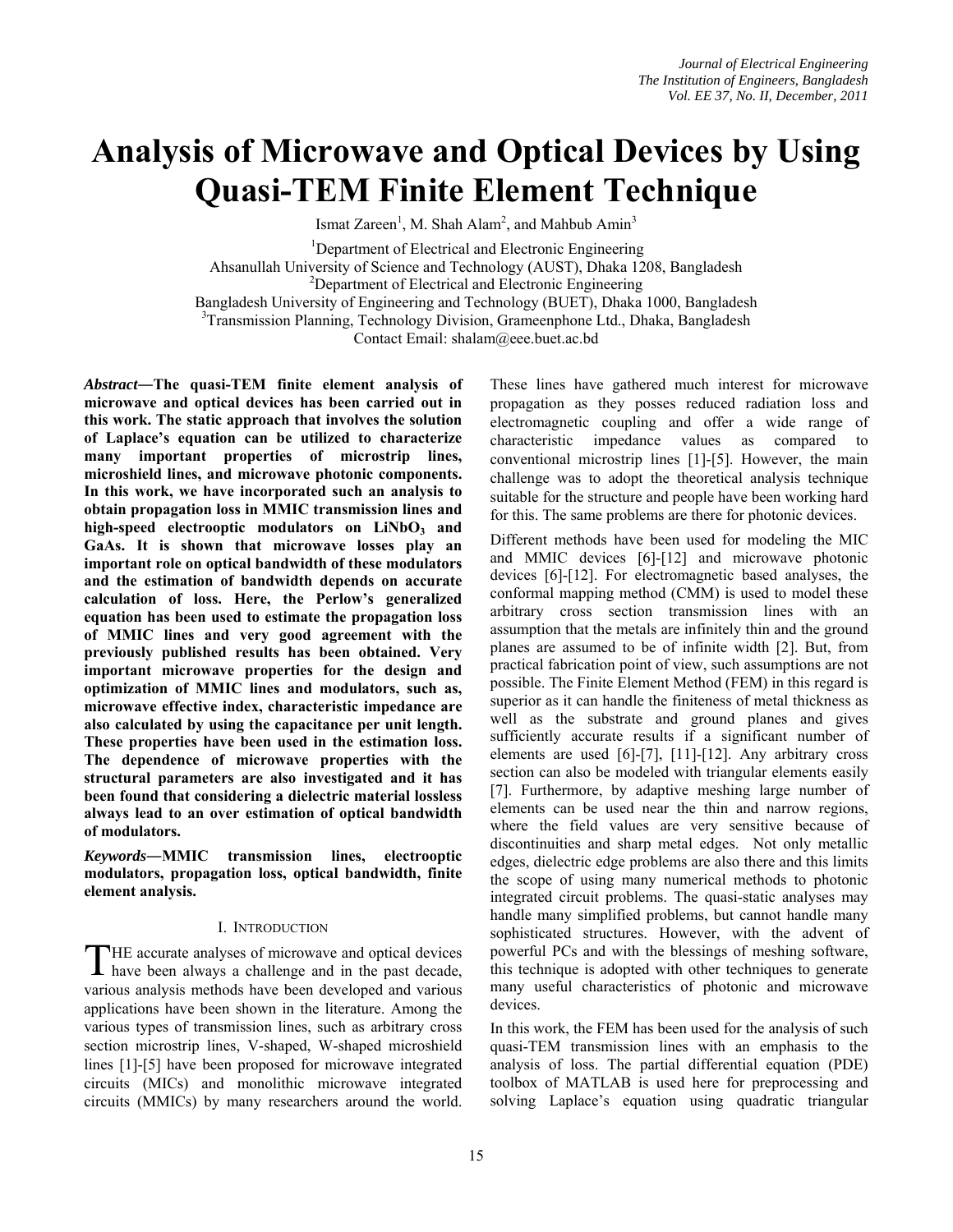elements and adaptive meshing. Microshield lines on isotropic and anisotropic substrates and coplanar waveguides (CPWs) of electrooptic modulators (EOM) are considered as examples in this work. Important microwave properties for the design of MICs and MMICs, such as, microwave effective index, characteristic impedance, and propagation loss are calculated. The propagation loss is calculated using the Perlow's generalized equation [9]. The Perlow's equation uses effective microwave index of the line, operating frequency, the capacitance of the line and the capacitance of air-filled transmission line having the dimension altered by the skin-depth, and gives loss accurately when compared with the published results [11]. The results of this work show excellent agreement with the previously published theoretical and experimental results. Furthermore, optical response and 3-dB bandwidth of modulators have been calculated and the effect of dielectric loss has been demonstrated.

## 2. QUASI-TEM ANALYSIS

In the quasi-TEM analysis, the two-dimensional Laplace's equation of the following form is usually solved to obtain the potential distribution across the cross section of the structure:

$$
\varepsilon_{xj} \frac{\partial^2 \phi_j(x, y)}{\partial x^2} + \varepsilon_{yj} \frac{\partial^2 \phi_j(x, y)}{\partial y^2} = 0 \tag{1}
$$

Here  $\varepsilon_{xj}$  and  $\varepsilon_{yj}$  are the relative permittivities in the *x* and *y* directions, respectively, of electrically anisotropic substrate of *j*th region and they are same for isotropic material in the structure. During the discretization process, the electrode region if any will be neglected and Dirichlet type boundary conditions are to be applied on the electrode surface and on the boundary of the structure. By discretizing the cross section with many Lagrange type triangular elements and solving the Laplace's equation (1), the nodal values of the electric potential can be obtained. Once the potential is known, both the horizontal and the vertical component of the electric field can be determined by taking the negative of gradient of the potential.

The capacitance, *C,* per unit length can be calculated by using the energy expression as

$$
C = \frac{2W}{V^2} = \frac{\iint [\varepsilon] |\nabla \phi|^2 dxdy}{(\phi_2 - \phi_1)^2},
$$
 (2)

where *V* is the potential difference between the conductors and *W* is the electrostatic energy. However, the realization of (2) in the FEM is achieved by summing up the contribution from all the elements over the cross section and  $\phi_2$  and  $\phi_1$  are the potentials on the electrode and the ground, respectively. Replacing the dielectric materials by free space (air),  $C_0$ , the capacitance of air-filled transmission line can be calculated. Then, the microwave effective index, *Nm*, and the characteristic impedance,  $Z_c$ , of the electrode can be calculated [3], [11]-[12]. The attenuation constant due to the conductor loss can be calculated from the per-unit-length capacitance of the air-filled line using Perlow's generalized equation as [9]

$$
\alpha_c = \pi N_m \frac{f}{0.2998} \left[ 1 - \frac{C_0'}{C_0} \right] \times 8.686 \text{ (dB/m)}, \quad (3)
$$

where  $f$  is the operation frequency in GHz,  $C'_0$  is the capacitance of the air-filled microwave transmission line having the conductor dimension reduced by the skin-depth. The frequency dependent skin-depth,  $\delta_s$ , however, can be calculated using

$$
\delta_s = \frac{1}{\sqrt{\pi f \mu \sigma}},\tag{4}
$$

where  $\mu = \mu_0 = 4\pi \times 10^{-7}$  H/m for non-magnetic material, and  $\sigma$  is the conductivity of the material. The new reduced dimensions were obtained by taking a reduction of  $\delta_{s}/2$ from each metal surface. The component of the attenuation constant due to losses in the dielectrics can be calculated as [5]

$$
\alpha_d = \pi N_m \frac{f}{0.2998} \tan \delta \times 8.686 \text{ (dB/m)}, \qquad (5)
$$

if tan-delta ( $\tan \delta$ ), the loss-tangent of the material is known. Though the calculation of the attenuation using (3) and (5) use capacitance of the static analysis and the operation frequency directly, they give good estimations of loss as they incorporate the skin effect in the conductor and the loss-factor of the dielectric material, respectively. However, when the dielectric loss is included, then the total frequency dependent loss may be given by

$$
\alpha(f) = \alpha_c \sqrt{f} + \alpha_d f \tag{6}
$$

If  $\alpha_c$  and  $\alpha_d$  are normalized at 1 GHz, then *f* is given in GHz. Here  $\alpha_c$  is the conductor loss in decibels per (square root of GHz $\times$ cm) and  $\alpha_c$  is the total dielectric loss in units of decibels per (GHz×cm). The dielectric loss can arise from different lossy dielectric regions, and in that case losses of different dielectric regions are summed up to obtain the total dielectric loss.

#### 3. SIMULATION RESULTS AND DISCUSSION

#### 3.1 MMIC Transmission Lines

First, let us consider a microshield line, which is widely used in many MMICs. We consider a V-shaped microshield line as shown in Fig. 1. This type of structure offers a wide range of values of their microwave properties and their properties are easily tailorable. The metallization of the substrate boundary is V-shaped and is grounded in this case.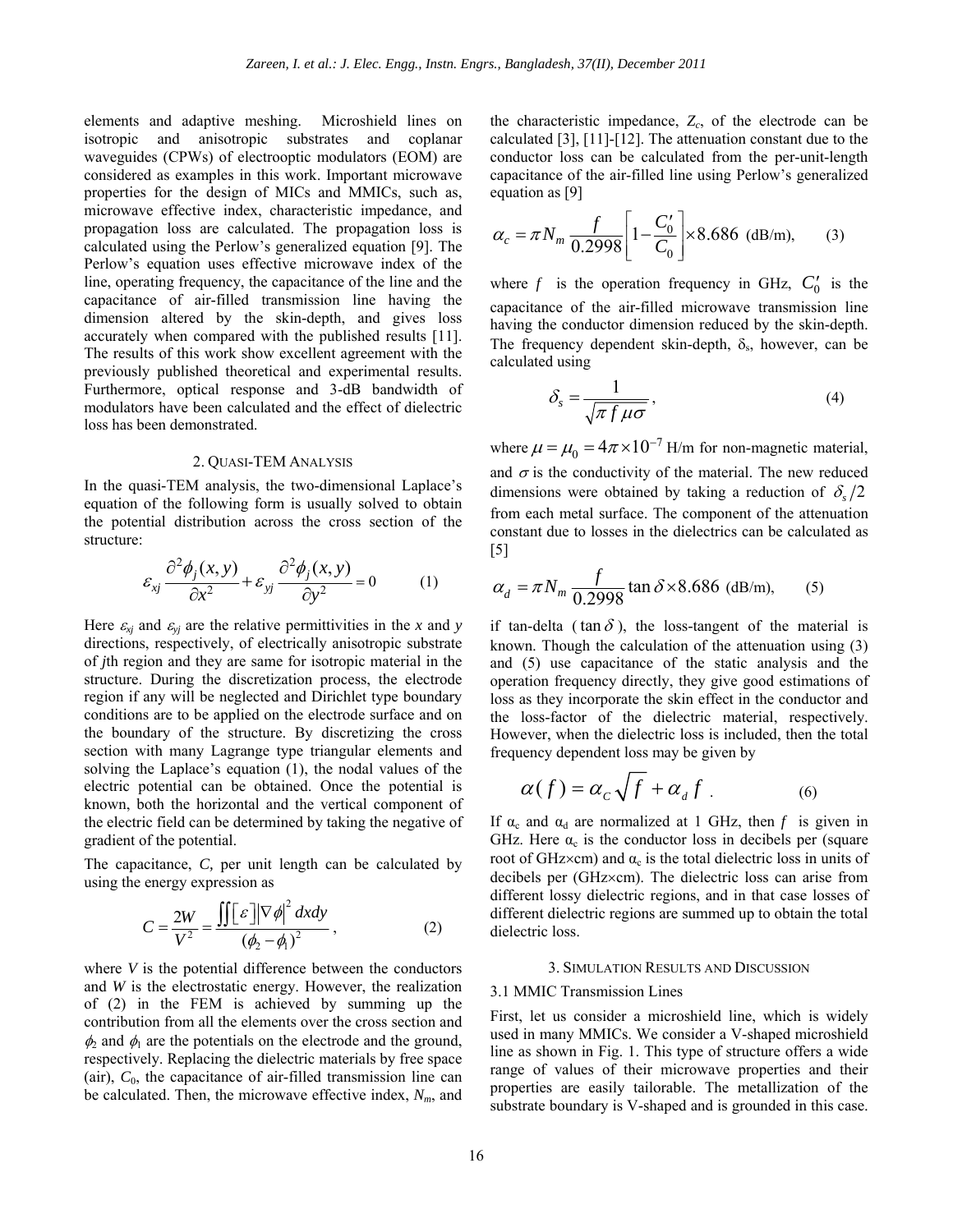The FEM can easily be used to model this structure, however, the air region above the strip, together with the Vshaped substrate, need to be enclosed by shielding wall to obtain a finite region for the analysis. Fig. 2 shows the potential distribution over the cross section of the line. The potential field is concentrated about the metallic strip conductor. Here  $d_1 = d_2$ ,  $W = b + d_1 + d_2$ ,  $T = 1 \mu m$ ,



Fig. 1. Cross section of V-shaped micro-shield line.



Fig. 2. Potential distribution over the cross section of the Vshaped microshield line.



Fig. 3. Propagation loss in the V-shaped microshield line.

 $\beta$ =60°, and  $\varepsilon$ =2.55. In Fig. 3, we show the propagation loss as a function of  $\beta$  at a frequency of 10 GHz. In this case, the propagation loss includes both the losses due to conductor and dielectric material. The Perlow's equations (3) and (5) are employed in (6) to obtain the total loss coefficient.

It can be seen in Fig. 3 that at lower values of  $\beta$ , the higher is the *b*/*w* ratio, and the smaller is the loss in decibels. It can also be seen that for *b*/*w*=0.6, the propagation loss does not change for  $\beta$  greater than 45° and for  $b/w=0.4$ , the loss decreases with increasing  $\beta$ .

Secondly, we consider a coupled microstrip line, which is another widely used microstrip line in MMICs. Fig. 4 shows a cross section of the coupled microstrip line. In our analysis, the physical dimensions and material constants considered are:  $l=15$ mm,  $h_1=9.0$ mm,  $t=0.3$ mm,  $h_2=1.0$ mm,  $w=3$ mm,  $s=10$ mm,  $\sigma=10^5$ s/m,  $\varepsilon_r=9.8$  and tan $\delta=0.0001$ . During analysis, the potential on the electrodes are  $\phi_1 = 1.5V$ , while that on the shielding wall is 0V.

In Fig. 5, we show the potential distributions of odd mode and even mode supported by the structure. For odd mode shown in Fig. 5(a), two peaks of opposite signs are seen around the strip conductors, which can be realized by setting equal and opposite voltages on the strips. On the other hand, even modes can be realized by setting equal voltages with same polarity on both the conductors. As can be seen in Fig. 5(b), two peaks of same signs are seen around the strip conductors.

In Fig. 6, we show total loss versus strip width in a coupled microstrip of Fig. 4. The total loss has been calculated for both the odd mode and even mode using the Perlow's equations. The effect of strip thickness has also been shown here. As the strip thickness increases, the propagation loss also increases and the loss is greater for odd mode than the even mode for any thickness of the strip.

## 3.2 Microwave Photonic Devices

Next, we consider microwave photonic devices and analyze them using the techniques described in the previous section. A coplanar waveguide (CPW) for an electrooptic Machzehnder type modulator is shown in Fig. 7 [13]. Here, a silica buffer layer is there in between the electrodes and the LiNbO<sub>3</sub>. LiNbO<sub>3</sub> is a uniaxial anisotropic material while the silica is a isotropic material. The approach developed here



Fig. 4. Cross section of coupled microstrip line.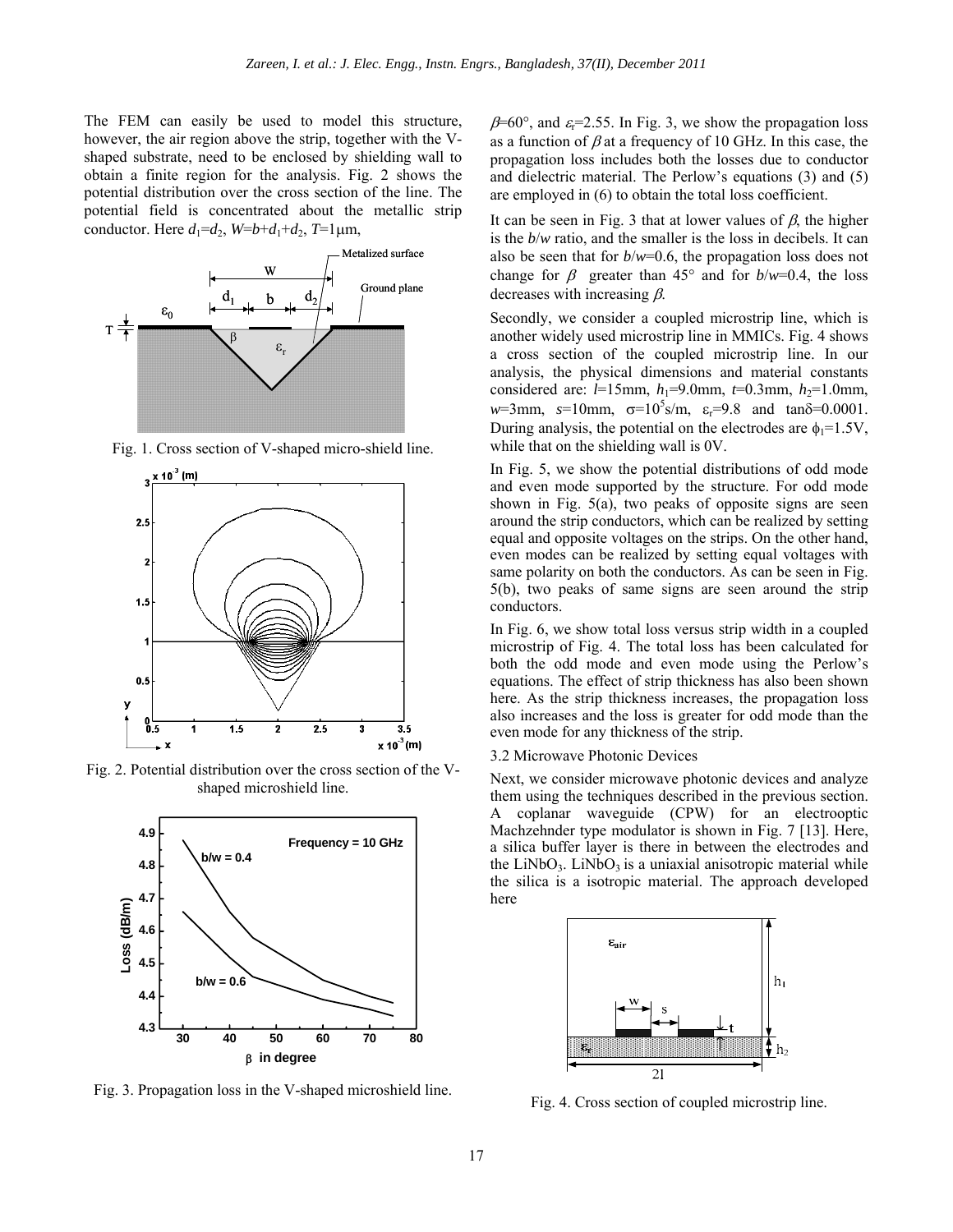

Fig. 5. Potential distributions over the cross-section, (a) odd mode, (b) even mode.



Fig. 6. Total loss versus strip width in coupled microstrip line.

in this work is also applicable in this case. However, in order to obtain the convergence in this case a huge number of elements are required. The relative dielectric constants of  $LiNbO<sub>3</sub>$  substrate were 28 and 43 in perpendicular and parallel directions to the substrate surface and for silica it was 3.9. In this case, the hot central electrode width *S*, gap width *G*, and buffer layer thickness *B*, were taken as 8µm, 15µm and 1.2µm, respectively. Fig. 8 shows the contour plot for the potential distribution over the cross section of CPW, where the thickness of  $T$  was taken to be 10 $\mu$ m. As expected the figure shows that the potential field surrounds the central hot conductor.

In Fig. 9, the results of loss are compared with those of Rahman and Haxha [13]. The solid lines representing our results agree very well with the results of Rahman and Haxha [13] shown by dark circles for lower values of *B*. At higher values of *B*, the results do not agree well. However, in the calculation of capacitance, we took the contribution from all the elements over the cross section and used more than 40000 elements in the discretization process. As can be seen that with the increase in buffer layer thickness loss decreases.

The optical response of a modulator is determined by the microwave propagation characteristics of the electrode, namely, the effective index of the microwave,  $N_m$ , the characteristic impedance,  $Z_C$ , and the overall propagation losses [7]. The general equation of the optical response is given as [7]-[8]:

$$
m(f) = \left| \frac{1 - S_1 S_2}{(1 + S_2) \left[ \exp(j2u_+) - S_1 S_2 \exp(-2ju_-) \right]} \right|
$$
  
 
$$
\times \left[ \exp(ju_+) \frac{\sin u_+}{u_+} + S_2 \exp(-ju_-) \frac{\sin u_-}{u_-} \right]
$$
 (7)

where

$$
u_{\pm} = \frac{1}{c} \pi f L(N_m \mp N_o) - j \frac{1}{2} \alpha L,
$$
  
\n
$$
S_1 = \frac{Z_1 - Z_c}{Z_1 + Z_c},
$$
  
\n
$$
S_2 = \frac{Z_2 - Z_c}{Z_2 + Z_c},
$$
  
\n**Gold**  
\nSiO<sub>2</sub>  
\nSiO<sub>2</sub>  
\nLiNbO<sub>3</sub>  
\n
$$
\alpha^2 X^Y
$$
 Optical Waveguide  
\nCRYSTAL AXES

Fig. 7. Schematic of Mach-Zehnder EOM.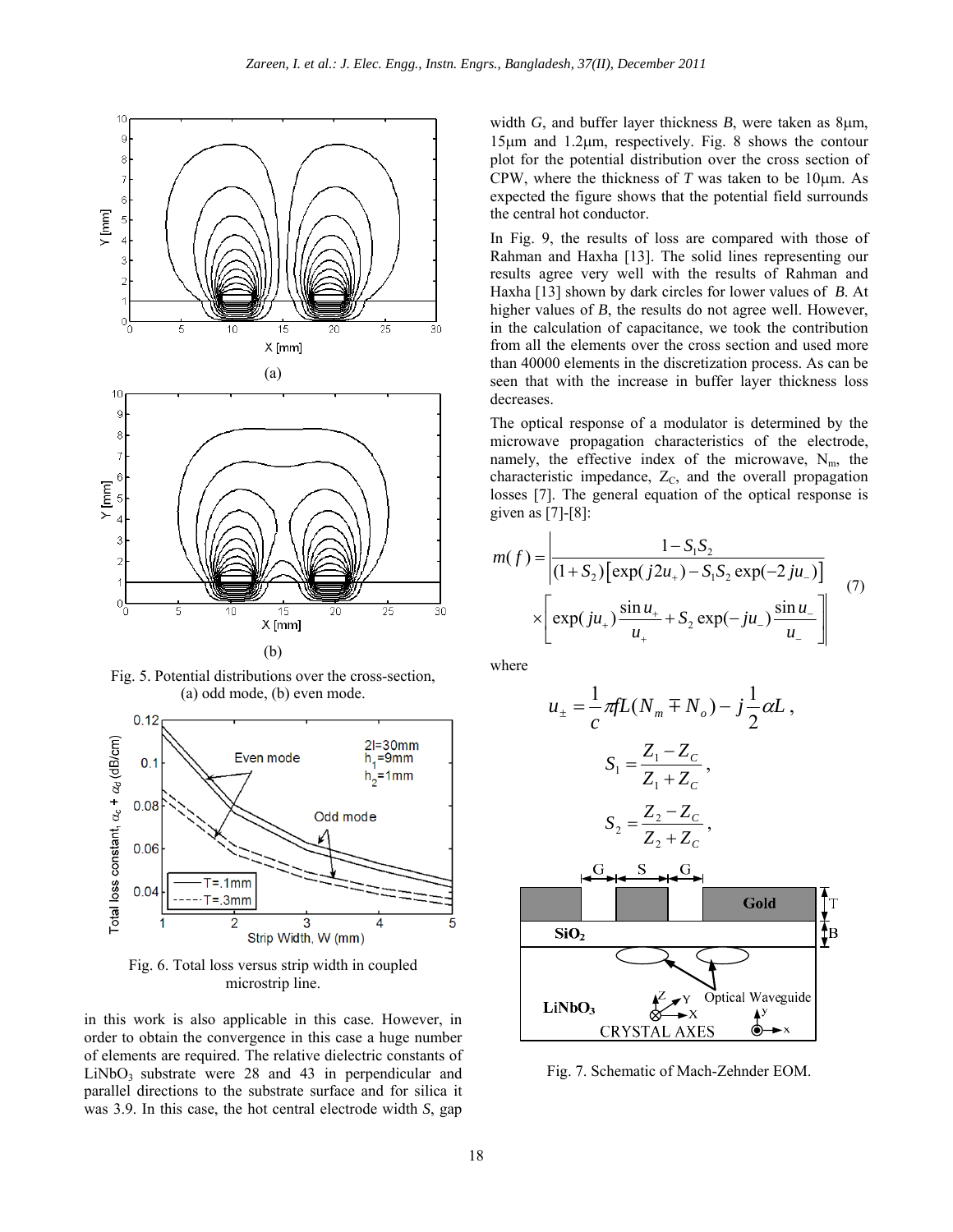

Fig. 8. Potential distribution over the cross section of the EOM.



Fig. 9. Loss versus buffer layer thickness.

and  $Z_c$ ,  $Z_1$ , and  $Z_2$  are the microwave characteristic impedance, the microwave generator's internal impedance, and the shunted loaded impedance, respectively. Here  $N<sub>m</sub>$ , is the microwave effective index,  $N<sub>o</sub>$  is the optical effective index, α represents overall microwave and dielectric losses, and  $c$  is the velocity of light  $[5]$ . Under the impedancematching condition,  $Z_C = Z_1 = Z_2$ , which is often set to 50 Ω, the bandwidth is limited by the velocity mismatch and the total microwave loss, and thus the optical response equation can be reduced to

$$
m(f) = \left[ \frac{1 - 2e^{-\alpha L} \cos 2u + e^{-2\alpha L}}{(\alpha L)^2 + (2u)^2} \right]^{1/2}, \quad (8)
$$

where

$$
u = \frac{1}{c} \pi f L(N_m - N_o) \text{ and } \alpha = \alpha_c \sqrt{f}.
$$

The bandwidth of an optical modulator primarily depends on the phase mismatching between the optical and microwave phase velocities. However, when matched, maximum optical bandwidth is achieved and this value is limited by the total microwave loss. The 3-dB modulation bandwidth  $\Delta f$  is usually defined such that 20  $\log_{10} [m(\Delta f)]$  is -3dB, where *m(f)* is the optical response.

Variation of the 3-dB bandwidth with the buffer layer thickness for different metal electrode losses are considered, but the effect of impedance mismatch is neglected. In this case the length of the electrodes, L, is taken as 2.7 cm. When only the conductor loss is considered and the dielectric loss is neglected, bandwidths calculated by using (8) are shown by solid lines in Fig. 10. It can be noted that for  $T = 20 \mu m$ , 37.37 GHz maximum bandwidth is reached when  $N_m=N_o$ , for B=0.477 $\mu$ m. It can be also noted that for T=15 $\mu$ m, maximum bandwidth is reached when B=0.78  $\mu$ m.

However, 33.39 GHz maximum value is lower than that for 20 µm, as microwave loss is larger in this case. As the dielectric loss is proportional to the operating frequency, if the dielectric loss is ignored at higher operating frequency the total microwave loss can be significantly underestimated and the estimated bandwidth shows larger value. Variations of the optical bandwidth with the buffer layer thickness B, when the dielectric losses are included, are shown by dashed lines. It can be noted that by neglecting dielectric loss, optical bandwidth could be overestimated by as much as 30%. This error will be even higher when the operating frequency is also higher as the dielectric loss increases faster



Fig. 10. Variation of the 3-dB optical bandwidth ∆f with the buffer layer thickness B for different electrode thickness, T. than the conductor loss with the operating frequency [13].

In the figure, we have also shown the results without dielectric loss calculated by B.M.A Rahman [13] using dashed dotted lines for  $T = 20 \mu m$ . Our results of this case agree with their result [13] for this buffer layers upto the peak value, but larger difference can be seen when buffer thickness is increases. The bandwidth of an optical modulator primarily depends on the phase mismatching between the optical and microwave phase velocities. However, when they are matched, maximum optical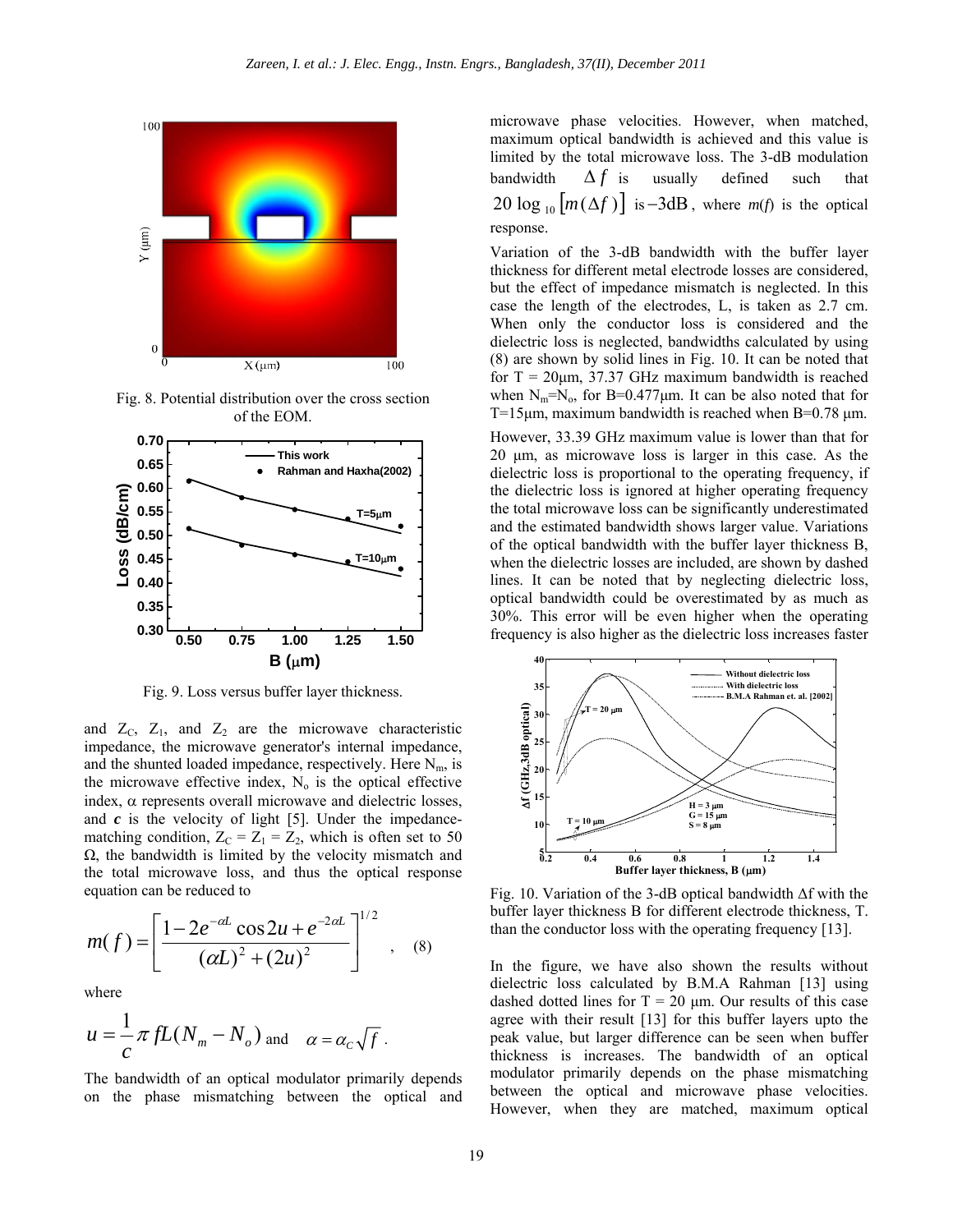bandwidth is achieved, and this value is limited by the total microwave loss [13]. The 3-dB modulation bandwidth ∆*f* is such that where  $20\log_{10}[m(\Delta f)]$  is -3dB. Variation of optical bandwidth with the variation of buffer layer thickness B is analyzed below.

Finally, we considered a GaAs/GaAlAs EOM. Fig. 11 shows the potential distribution, while Fig. 12 shows estimated bandwidth of such a modulator. Variation of the 3-dB optical bandwidth with the buffer layer thickness for different metal electrode losses are considered, but the effect of impedance mismatch is neglected. In this case the length of the electrodes, L is taken as 2cm. When only the conductor loss is considered and the dielectric loss is neglected, bandwidths calculated by using equation (8) are shown by solid lines in Fig. 12. It can be noted that for  $T =$  $1\mu$ m, 122.8 GHz maximum bandwidth is reached when N<sub>m</sub>  $=$  N<sub>0</sub> = 2.30 for B = 0.96  $\mu$ m. It can be also noted that for T  $= 2 \mu m$ , maximum bandwidth



Fig. 11. Potential distribution of GaAs/GaAlAs EO modulator.



Fig. 12. Optical response for different electrode thickness.

is reached when B equals to 0.64*µ*m. However, this 124.5 GHz maximum value is greater than that for 1*µ*m, as microwave loss is larger in this case.

However, as the dielectric loss is proportional to the operating frequency, if the dielectric loss is ignored at higher operating frequency the total microwave loss is significantly underestimated. Variations of the optical bandwidth with the buffer layer thickness B, when the dielectric losses are included, are shown by dashed lines. It can be noted that by neglecting dielectric loss, optical bandwidth could be overestimated by more than 150%. This error will be even higher when the operating frequency is also higher as the dielectric loss increases faster than the conductor loss with the operating frequency.

### 4. CONCLUSIONS

An analysis of loss of MIC and MMIC transmission lines on isotropic or anisotropic substrates, and the effect of microwave loss on optical bandwidth of EOM have been shown in this work. With the help of quasi-TEM approximations, microwave properties, such as, microwave effective index, characteristic impedance and propagation loss are calculated by using the capacitance per unit length of the line/guide. The Perlow's generalized equation has been used successfully to evaluate the propagation loss in MMICs and CPWs of Mach-Zehnder type EOM. The results were verified with the previously published results. Thus, using a quasi-TEM finite element analysis, microwave characterization of various inhomogeneous transmission lines or guides are extractable and the dependence of microwave properties and optical response of EOM with the structural parameters, which are essential for the design of MICs, MMICs, and photonic integrated circuits, can be established.

#### **REFERENCES**

- [1] N. Yuan, C. Ruan, and W. Lin, "Analytical analyses of V, Elliptic, and Circular-Shaped Microshield Transmission Lines," *IEEE Trans. on Microwave Theory and Tech.*, vol. 42, no. 5, pp. 855-858, 1994.
- [2] K. M. Cheng and I. D. Robertson, "Simple and Explicit Formulas for the Design and Analysis of Asymmetrical V-Shaped Microshield Line," *IEEE Trans. on Microwave Theory and Tech.*, vol. 43, no. 10, pp. 2501-2504, 1995.
- [3] V. Milanovic, M. Gaitan, E. D. Bowen, and M. E. Zaghloul, "Micromachined Coplanar Waveguides in CMOS Technology," *IEEE Microwave and Guided Wave Lett.*, vol. 6, no. 10, pp. 380-382, 1996.
- [4] M. Ozgur, V. Milanovic, C. Zincke, M. Gaitan, and M. E. Zaghloul, "Quasi-TEM Characteristic Impedance of Micromachined CMOS Coplanar Waveguides," *IEEE Trans. on Microwave Theory and Tech.*, vol. 48, no. 5, pp. 852-854, 2000.
- [5] M. Tanabe, M. Nishitsuji, Y. Anda, and Y. Ota, "A Low-Impedance Coplanar Waveguide Using an SrTiO<sub>3</sub> Thin Film